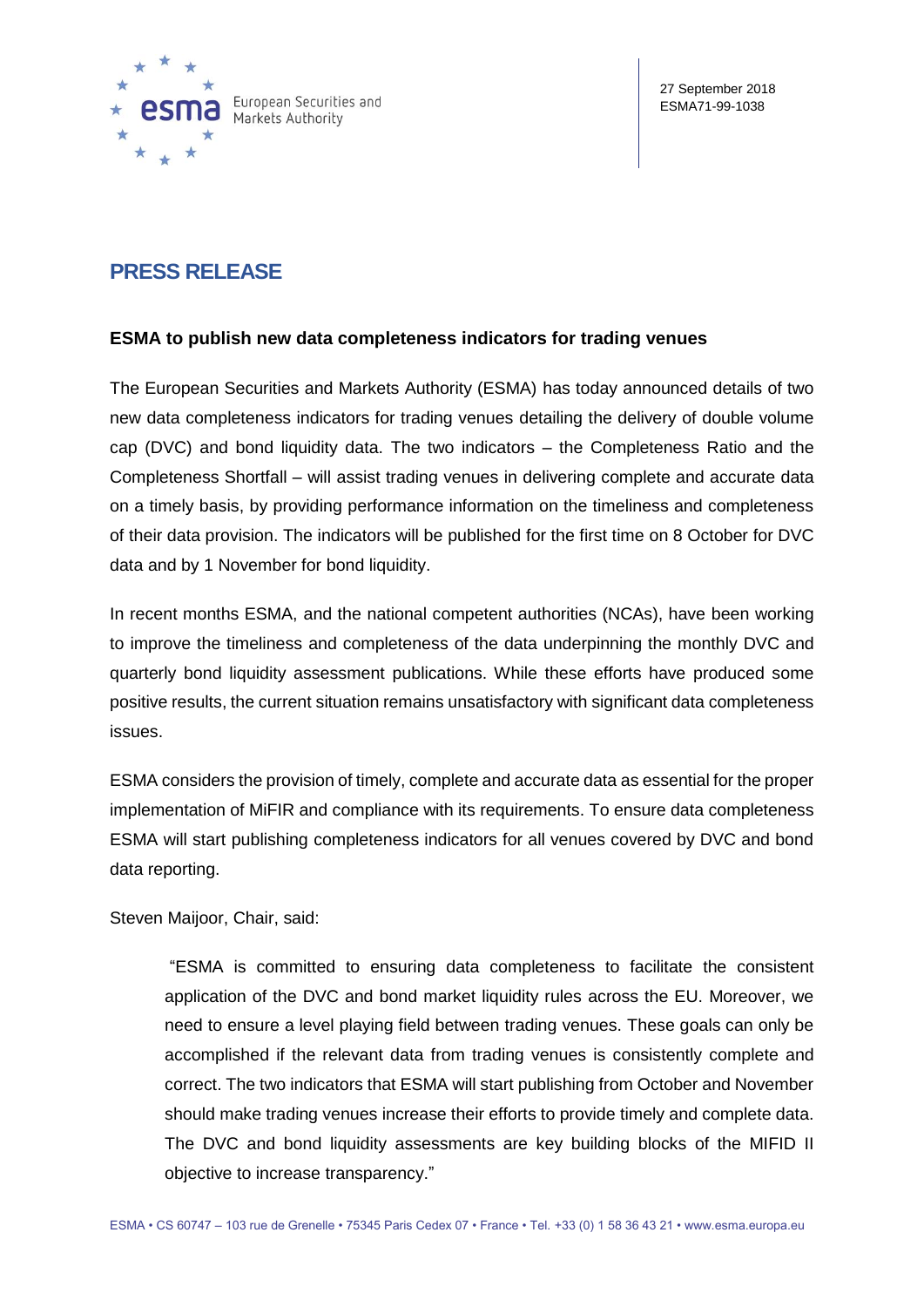

## **New indicators**

In order to increase the incentives for trading venues to deliver data for the performance of the DVC and bond liquidity calculations on a timely basis, ESMA will publish two completeness indicators:

- **The Completeness Ratio**: is an indicator that provides information on the completeness of a particular venue taken in isolation, irrespective of the performance of other venues. The completeness ratio is calculated as the number of records received from a venue divided by the total number of records expected from that venue over the relevant period. One record corresponds to a bi-weekly report in the case of completeness for the DVC and to a one-day report in the case of completeness for bond liquidity.
- **The Completeness Shortfall**: is a measure that gives an indication of a venue's performance in terms of completeness compared to other trading venues. It reflects the percentage of missing data for which a particular venue is responsible.

ESMA will publish one file containing trading venue identification information – MIC Code, full name, country of the NCA – and quantitative information – Completeness Ratio, Completeness Shortfall, number of ISINs, number of reporting periods and number of incomplete ISINs.

#### **Next steps and publication of indicators**

ESMA will publish completeness indicators as follows:

 **DVC:** on 8 October 2018 with the next DVC update and then on a monthly basis. The period used to calculate the completeness indicators will include all the months related to (i) the calendar years relevant for any of the monthly files that can be modified on the DVC publication date and (ii) the calendar year relevant for the DVC publication of the month e.g. on 8 October 2018 the period will include all the months from 1 April 2017 to 31 August 2018.

A venue which has submitted all its DVC records will have a Completeness Ratio of 100% and a Completeness Shortfall of 0%. The completeness shortfalls across all venues adds up to 100%.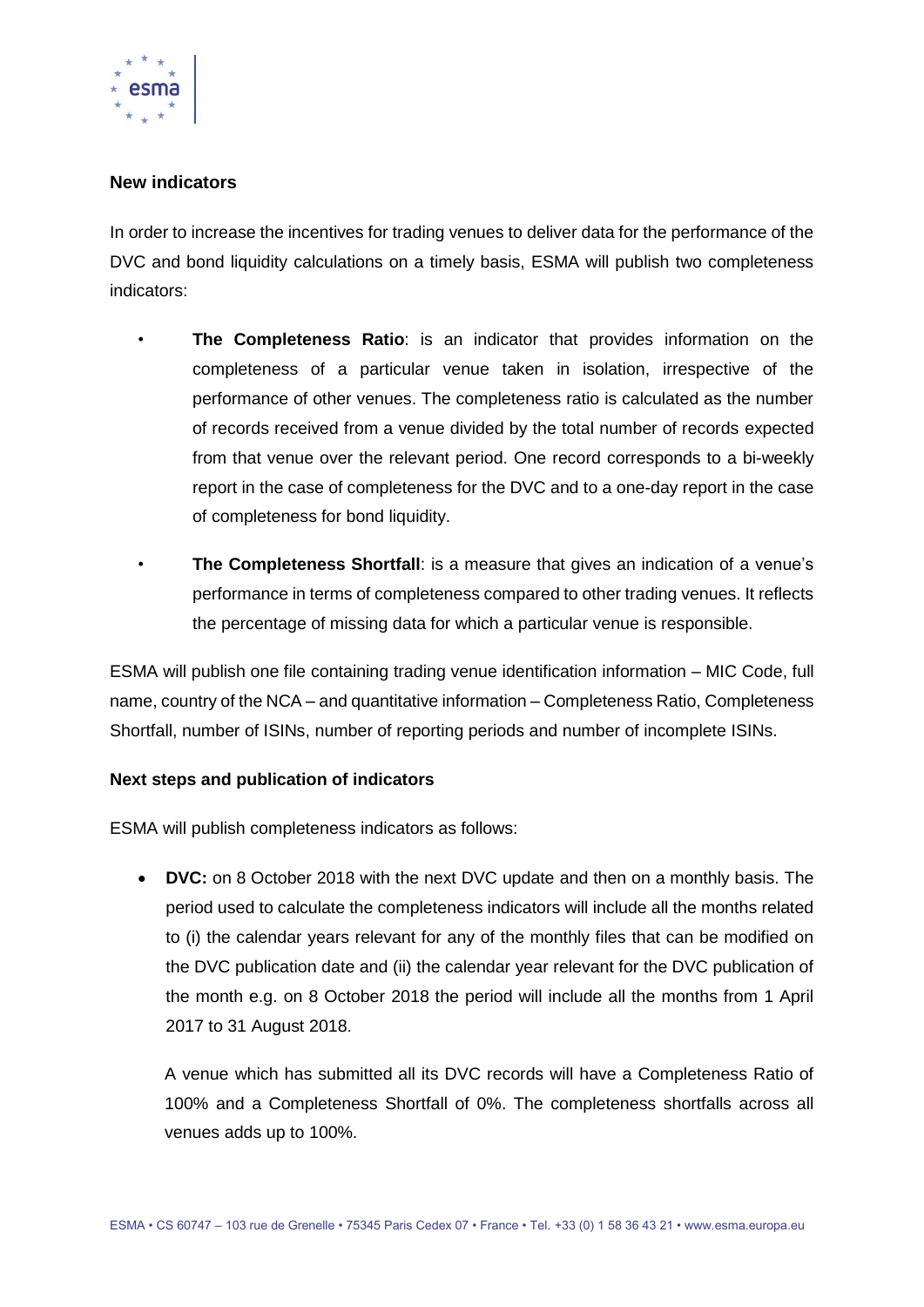

**Bond liquidity:** from the next bond liquidity quarterly assessment publication by 1 November 2018 and then on a quarterly basis. The period used to calculate the completeness indicators will be the calendar quarter used for the quarterly liquidity assessment published on the publication day of such calculations (e.g. for the November 2018 publication the calendar quarter used will be 1 July 2018 – 30 September 2018).

A venue which has submitted all its bonds records will have a Completeness Ratio of 100% and a Completeness Shortfall of 0% (The completeness shortfalls across all venues adds up to 100%).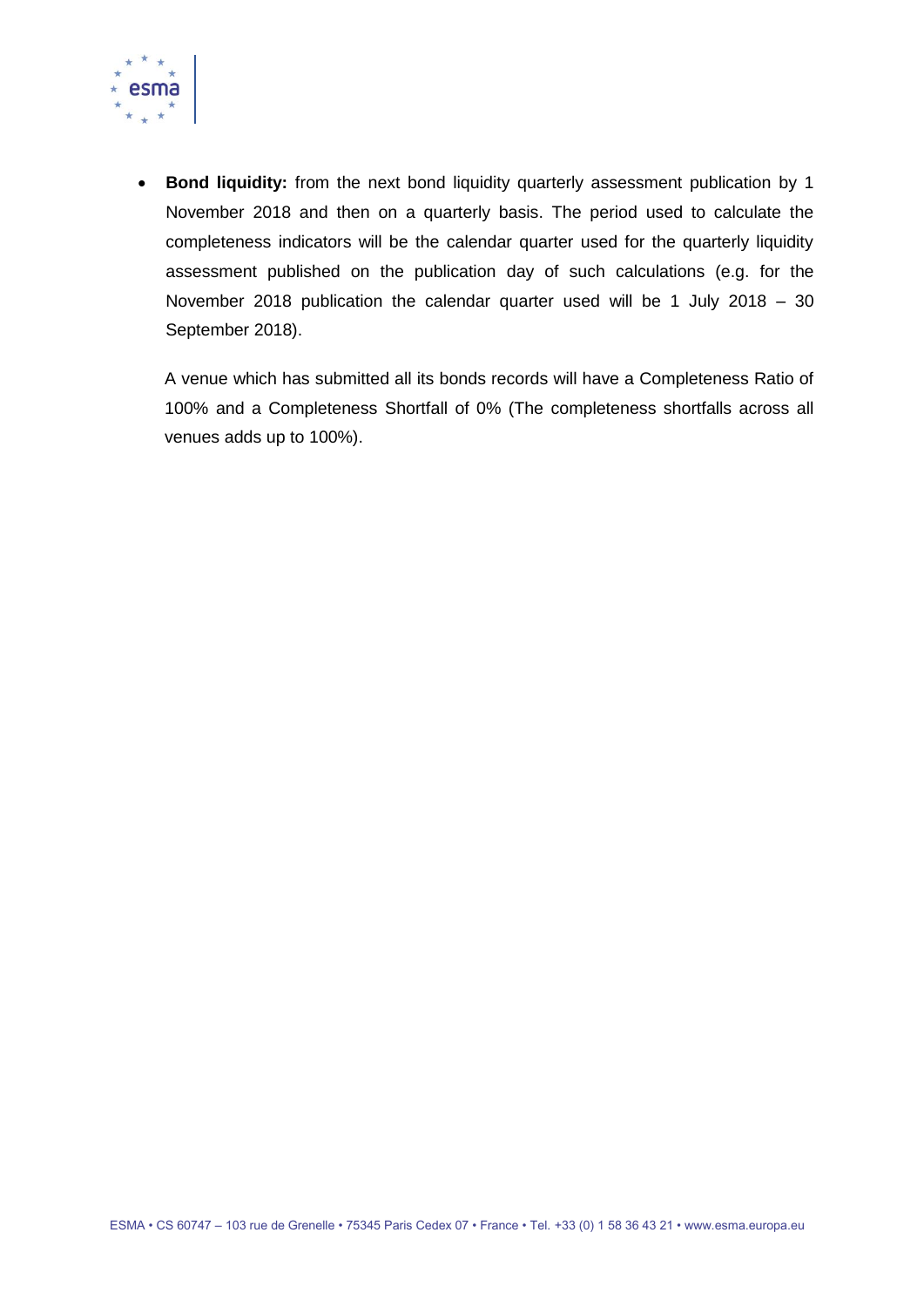

#### **Notes for editors**

- 1. The formula for the completeness ratio on MIC M is the following:
- CompletenessRatio (MIC M) =  $\frac{Num \ of \ records \ received \ by \ MIC \ M}{T \ at \ num \ of \ records \ connected \ but \ MC}$ Tot num of records expected by MIC M
- 2. The formula for the completeness shortfall on MIC M is the following:

 $Completeness Shortfall (MIC M) =$ Num of missing records on MIC M and ISIN  $\frac{1}{1} + \frac{Num \ of \ missing \ records \ on \ MIC \ M \ and \ ISIN \ 2} + \cdots$ <br>Num of missing records on ISIN  $\frac{1}{1} + \frac{Num \ of \ missing \ records \ on \ ISIN \ 2} + \cdots$ Tot num of incomplete ISINs across MICs

- 3. Double Volume Cap (DVC) MiFID II introduced the DVC to limit the amount of dark trading in equities allowed under the reference price waiver and the negotiated transaction waiver. The DVC is calculated per instrument (ISIN) based on the rolling average of trading in that instrument over the last 12 months.
- 4. Bond liquidity MiFID II became applicable on 3 January 2018 introducing, amongst others, pre-trade and post-trade transparency requirements for equity and non-equity instruments, including bonds. No pre-trade transparency requirements are required if the bond does not have a liquid market whenever such waiver is granted. On the other hand, MiFID II requires real-time publication of post-trade information. It is possible to defer the publication of post-trade reports if the instrument does not have a liquid market.
- 5. ESMA's mission is to enhance investor protection and promote stable and orderly financial markets.

It achieves these objectives through four activities:

- a. assessing risks to investors, markets and financial stability;
- b. completing a single rulebook for EU financial markets;
- c. promoting supervisory convergence; and
- d. directly supervising specific financial entities.